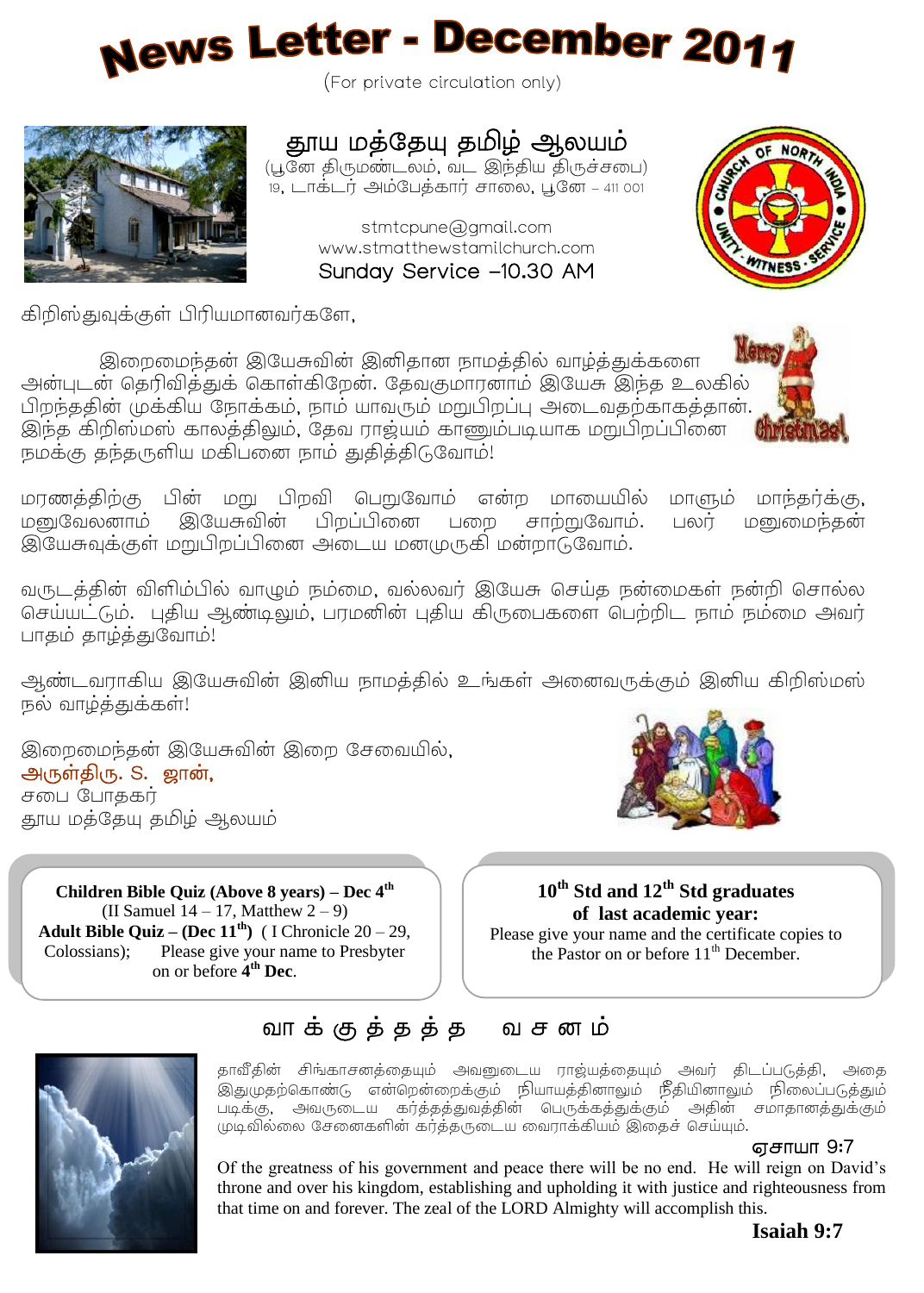#### **Sermon Topics -**

**04th December 2011** Bible Sunday **11 th December 2011** 2 Sunday before Christmas **18th December 2011** Sunday before Christmas **25 th December 2011** Christmas Day

2<sup>nd</sup> Mr. Ambasankar 3<sup>rd</sup> Mast. Reinhard Dhanaseelan 4 th Mrs. Nable A. Daniel 6<sup>th</sup> Miss. Cynthia Ebenezer  $10^{th}$  Mr. Joseph M. 10th Mr. Sam Jaganathan 12<sup>th</sup> Mrs. Indrani Chellam 14th Mr. Emmanuel Peter 14th Mr. Daniel Vijay Samuel

11th Mrs. & Mr. Kirubakaran P. 14th Mrs. & Mr. Easter Prbhakaran  $20^{th}$  Mrs. & Mr. Gideon Christian 21st Mrs. & Mr. Arun Udayan 22<sup>nd</sup> Mrs. & Mr. Prince Thyagarajan

**The Word of God demands a response from its hearers.** Psalm 119.129-144; Zechariah 1.1-6; 2 Timothy 3.14-4.5. **The coming of the Christ is good news for the oppressed.** Psalm 146; Malachi 3.1-7; James 5.1-9. **The Lord's coming gives joy and peace to his people.** Psalm 89.19-37; Zechariah 2.10-13; Philippians 4.4-7. **The birth of the Saviour who is the Word made flesh.**

Psalm 85; Micah 5.2-4; Titus 3.4-7.

### **Birthday Wishes! -** பிறந்த நாள் வாழ்த்துக்கள்!

14<sup>th</sup> Mast. Jadyn John Moses 17<sup>th</sup> Miss. Roseline Patrick 19th Mr. Ambu Dass Daniel 18<sup>th</sup> Mr. Allwin Ephraim Noble 22nd Mrs. Louisa A. Aruldas 22<sup>nd</sup> Mr. Vineet Rohan Tilak 24<sup>th</sup> Mr. Arun Immanuel 25th Mrs. V.M. Sharda Daniel 25th Mr. Glory Doss

27<sup>th</sup> Mr. Movin Patrick 27<sup>th</sup> Mr. P.S. Rajkumar 28th Mr. Santhosh Kumar



#### **Wedding Anniversary Wishes! - திருமண நாள் வாழ்த்துக்கள்!**

24<sup>th</sup> Mrs. & Mr. Arun Immanuel 27<sup>th</sup> Mrs. & Mr. Noble Brevin Jasper  $29<sup>th</sup>$  Mrs. & Mr. Dhanaseelan Kirabakaran 29th Mrs. & Mr. Suresh Sam Azariah



#### **Important days of this month -**

- 1 st World AIDS Day 1 st Day of John Wilson of Mumbai 3<sup>rd</sup> International Day of Disabled Persons 3<sup>rd</sup> Day of Francis Xavier 4 th Day of Clement of Alexandria 7<sup>th</sup> Armed Forces Flag Day 10<sup>th</sup> Human Rights Day 10<sup>th</sup> International Day of Broadcasting 11<sup>th</sup> Carol Service at our church
- 16<sup>th</sup>, 19<sup>th</sup>, 21<sup>st</sup> Christmas Carol Rounds (Starts from Church at 6:30pm) 17<sup>th</sup> Day of Ignatius of Antioch 18<sup>th</sup> Minorities Rights Day .<br>18<sup>th</sup> ஆலயக்கில் கிறிஸ்குமுஸ் மாவிமா நிகம்ச்சி (3:30 PM)  $23^{\text{rd}}$  Farmers Day  $24<sup>th</sup>$  Christmas Eve  $25<sup>th</sup>$  Christmas Day (service at 6:15 am) 28<sup>th</sup> Day of The Holy Innocents  $31<sup>st</sup>$  Watch night service (11:15 pm) Jan 1<sup>st</sup> New Year Service (10:30 am)





#### **Mission Field Reports -**

- **(1) GEMS:** Praising Points: Great success that Lord gave in the GEMS Maharashtra convention held on Oct 14-16; Suresh Lad's life changed after the convention; Mr. Salvi's family from Bambavade accepted Jesus as their savior Pray for: Land for church in Sarud; Tolabai's Kidney stone problem to get cured. To start Sunday school.
- **(2) MVM:** Praising Points: 10 members confessed their sins during the bible study in Warugaon village; a new village Nagpali visited; Bible study conducted every Wednesday. Pray for: Starting gospel work in Kamshet village; Shankar Waghmare and Seetaram to get delivered from the alcohol addiction; Salvation of Mr. Dalvi Ynaneshwar.

**VISHWAVANI:** Pray for Salvation of Bro Kumar Kedare, Kiran Dagade,Shivaji Adhav & Sis Rekha Kedare; Pray for Church construction. Praise for: Yash Adhav & Sis Indutai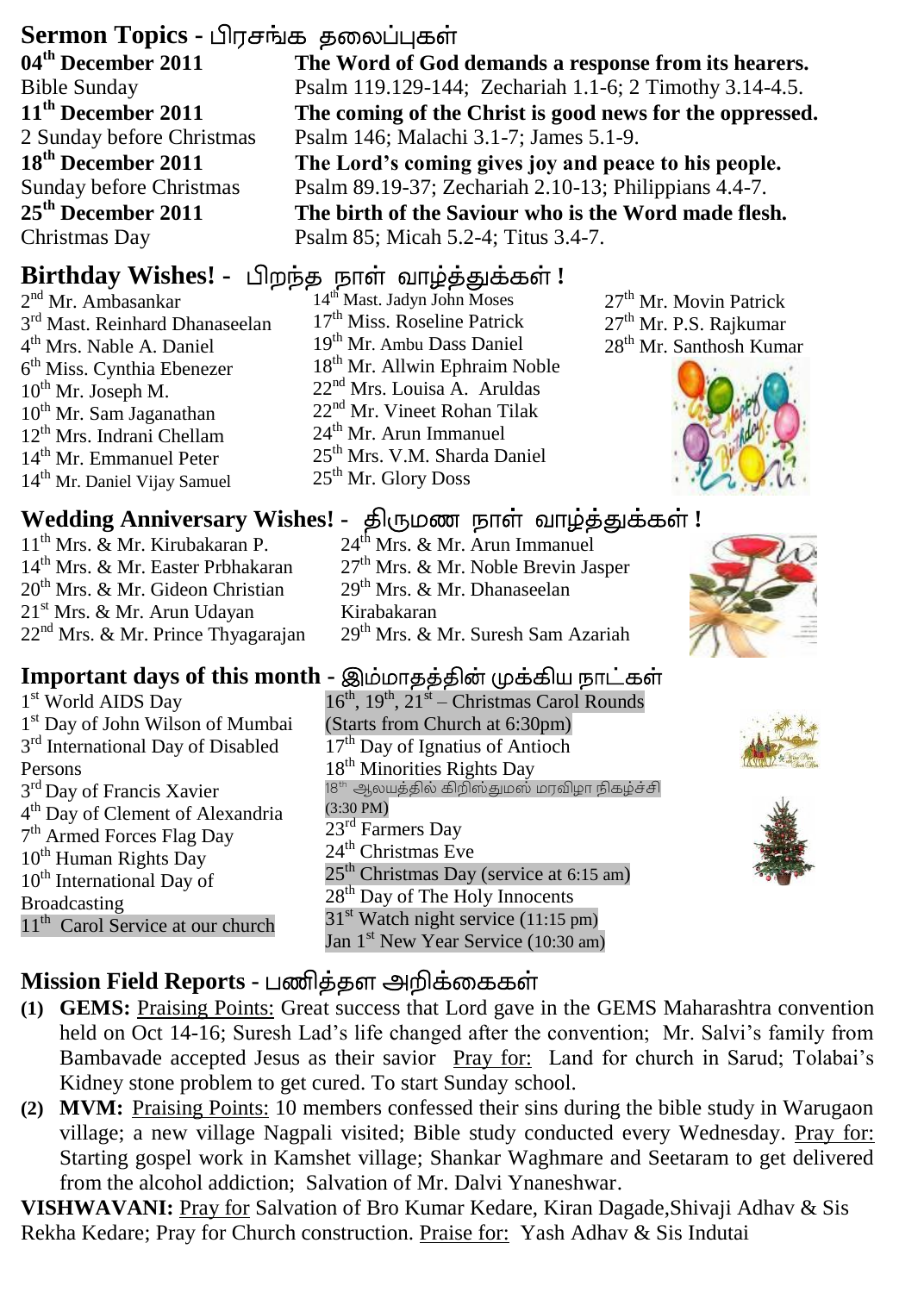- **(3)** Adhav received good health; Sis Sarika Kedar had a safe delivery; Bro Sachin Adhav has been blessed with a boy child. Bro Kiran Shinde heard the word of Lord.
- **(4) FMPB:** Praising Points: 1 new village reached and 850 people reached and 4 new believers added; Gospel reached two new villages; Number of people being blessed and receiving deliverance from their diseases and problems. Lord saved Tulsi Ben when he was bit by a poisonous snake. Pray For: Missionary's son Sam to start speaking well; Krishna Bai to get saved; Good health of all kids in Children home and their VBS program.

| <b>Cottage Prayer Meetings-Timings: 7PM to 8PM</b>                                          |                                       |  |  |  |  |
|---------------------------------------------------------------------------------------------|---------------------------------------|--|--|--|--|
| $1st$ & $2nd$ Thursday ( $1st$ and $8th$ December)                                          | Dinner arrangements                   |  |  |  |  |
| $3^{\text{rd}}$ & 4 <sup>th</sup> Saturday (17 <sup>th</sup> and 24 <sup>th</sup> December) | must be strictly AVOIDED              |  |  |  |  |
| If you are directed by our Lord to host this meeting.                                       | இக்கூட்டங்களை உங்கள் வீட்டில் ஒழுங்கு |  |  |  |  |
| kindly contact the Pastor.                                                                  | செய்ய விரும்புவோர் போதகரை அணுகவும்.   |  |  |  |  |

#### **Bible Quiz -**

 /e-mail **17th December 2011** . . .

**To answer in English – Please refer New International Version Bible** .

(1) Where were Elijah and Elisha when God was about to take Elijah up to heaven?  $(2)$  How many bears came out of the woods and mauled forty two youths? (3) How did Elisha heal the water of Jericho? ?  $\overline{4}$  Who clung to the sin of Jeroboam?  $\overline{5}$  Who was Gehazi?  $\overline{6}$  What was brought to Elisha by a man from Baal Shalishah?  $\sqrt{7}$  Who was the commander of the army of the king of Aram?  $(8)$  How did Elisha made the iron floating?  $(9)$  What was the plan of the four men with leprosy who were at the gate of Samaria?  $(10)$  "Why is my lord weeping" Who said this?

 $\overline{11}$  கா்க்கா் எலியாவைச் சுமல்காற்றிலே பாலோகக்கிற்கு எடுக்குக் கொள்ளப் போகிறபோது, ? (2) கரடிகள் புறப்பட்டு வந்து நாற்பத்திரண்டு பிள்ளைகளைப் பீறிப்போட்டது? (3) எலிசா .<br>நீளுற்றண்டையிலுள்ள கண்ணீரை எப்படி அரோக்கியமாக்கினான்? (4) யார் கன் ககப்பன் .<br>யெரொபெயாமைப் போல கர்த்தரின் பார்வைக்குப் பொல்லாப்பானதை செய்தான்? <mark>(5)</mark> கேயாசி யார்?  $\overline{(6)}$  பாகால் சலீஷாவிலிருந்து ஒரு மனுஷன் எலிசாவுக்கு எவற்றை கொண்டுவந்தான்?  $\overline{(7)}$  $\widehat{\mathcal{E}}$ ரிய ராஜாவின் படைத்தலைவன் யார்? $\widehat{\mathcal{S}}(8)$  எலிசா எப்படி இரும்பை மிதக்கப்பண்ணினான்? ஒலிமுகவாசலில் இருந்த நாலு குஷ்டரோகிகள் என்ன செய்வதற்கு திட்டமிட்டார்கள்? <mark>(10)</mark> .<br>"என் ஆண்டவன் அழுகிறது என்ன" என்று யார் சொன்னது?

#### **Second Book of Kings –**

The Second book of Kings continues the history of the two Israelite kingdoms where First Kings leaves off. The book may be divided into two parts: (1) The story of the two kingdoms from the middle of the ninth century B.C. down to the fall of Samaria and the end of the northern kingdom in 722 B.C. (2) The story of the kingdom of Judah from the fall of the kingdom of Israel down to the capture and destruction of Jerusalem by King Nebuchadnezzar of Babylonia in 586 B.C. These national disasters took place because of the unfaithfulness of the kings and people of Israel and Judah. The destruction of Jerusalem and the exile of many of the people of Judah was one of the great turning points of Israelite history. The prophet who stands out in Second Kings is Elijah's successor Elisha.<br>முதலாம் இராஜாக்களின்

விவரிக்கப்பட்டுள்ள (மதலாம் புத்தகத்தில் யகா **Lommilo** இ்்ாவேல் .<br>இராஜாக்களின் வரலாறு இரண்டு இராஜாக்களின் புத்தகத்திலும் தொடர்ந்து. கி.மு 9ஆம் நாற்றாண்டிலிருந்து யகா மற்றும் இஸ்ரவேல் அரசுகளின் வாலாற்றை விவரிக்கிறது. கி.மு 722ல் யூதா அரசாட்சி அசிரியா இராஜாவினால் முடிவுக்கு கொண்டு வரப்படுகிறது. கி.மு 586ல் பாபிலோனின் நேபகாக்நேச்சரால் எருசலேம் அழிக்கப்பட்டு இஸ்ரவேல் அரசாட்சி முடிவடைகிறது. எலியாவுக்கு அடுத்தபடியாக எலிசா தீர்க்கதரிசியைப்பற்றி இப்புத்தகத்தில் தெரிந்து கொள்கிறோம்.